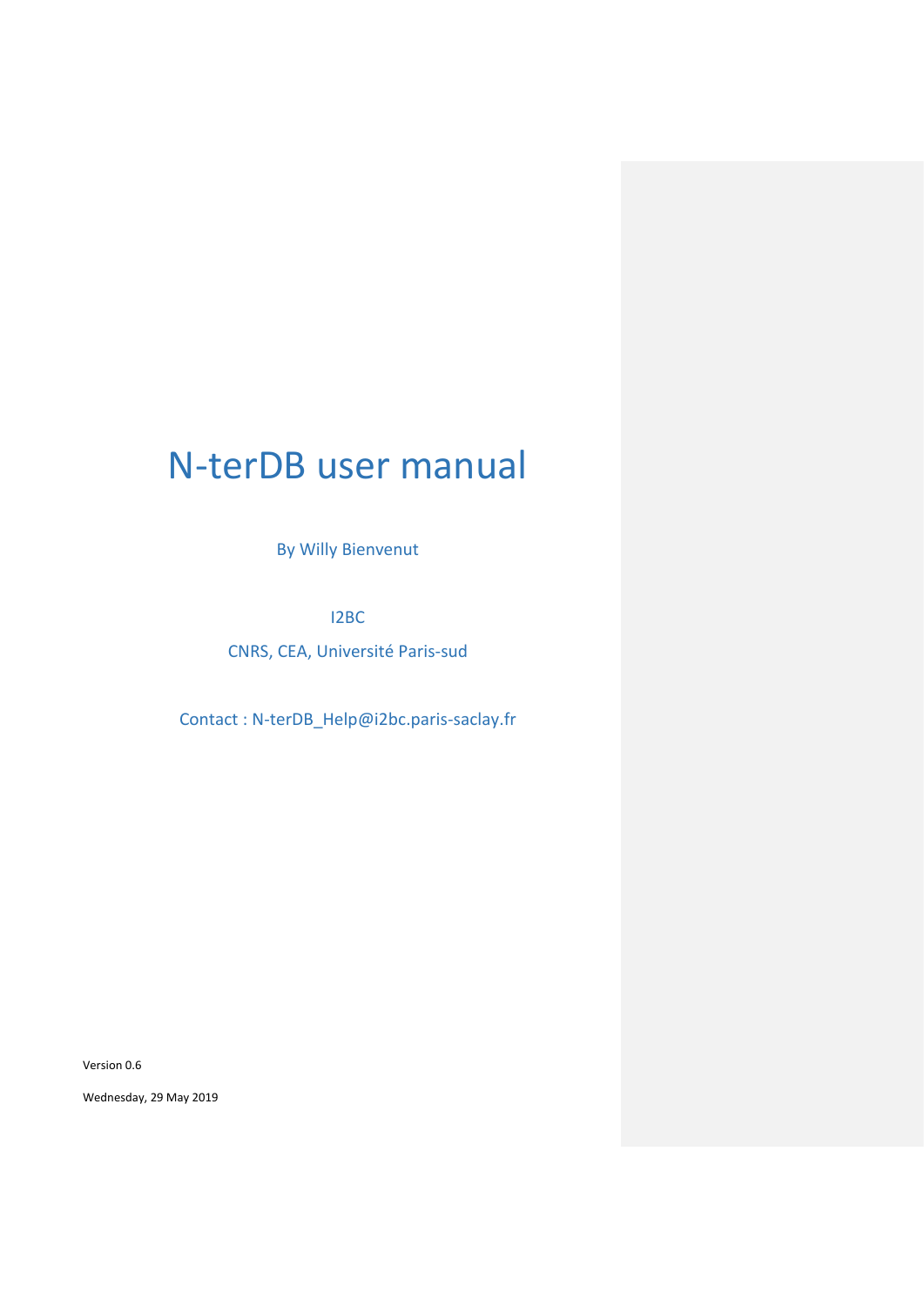# Summary

- 1. [Introduction3](#page-2-0)
- 2. [The N-terDB ressource3](#page-2-1)
	- 2.1. [The N-terDB home page \(Figure 1\)3](#page-2-2)
	- 2.2. [The "Protein List" Page](#page-3-0)4
		- 2.2.1. [Simple protein AC search4](#page-3-1)
		- 2.2.2. [Protein "Advanced search" form](#page-4-0)5
	- 2.3. [Protein AC format used in N-terDB8](#page-7-0)
	- 2.4. [The "Protein window"](#page-7-1)8
		- 2.4.1. [Sub-window 1: Protein AC and description8](#page-7-2)
		- 2.4.2. [Sub-window 2: Protein sequence9](#page-8-0)
		- 2.4.3. [Sub-window 3: Experimental position start9](#page-8-1)
		- 2.4.4. [Sub-window 4: external prediction tools results10](#page-9-0)
		- 2.4.5. [Sub-window 5: EnCOUNTer data10](#page-9-1)
		- 2.4.6. [Sub-window 6: MS/MS data and spectra11](#page-10-0)
		- 2.4.7. [Sub-window 7: Curated start positions list11](#page-10-1)
	- 2.5. [The "Export" Page "](#page-11-0)12
	- 2.6. [The "Contact"](#page-12-0) Page13
- 2.7. [The "Help" Page](#page-12-1)13
- 3. [References13](#page-12-2)

Version 0.6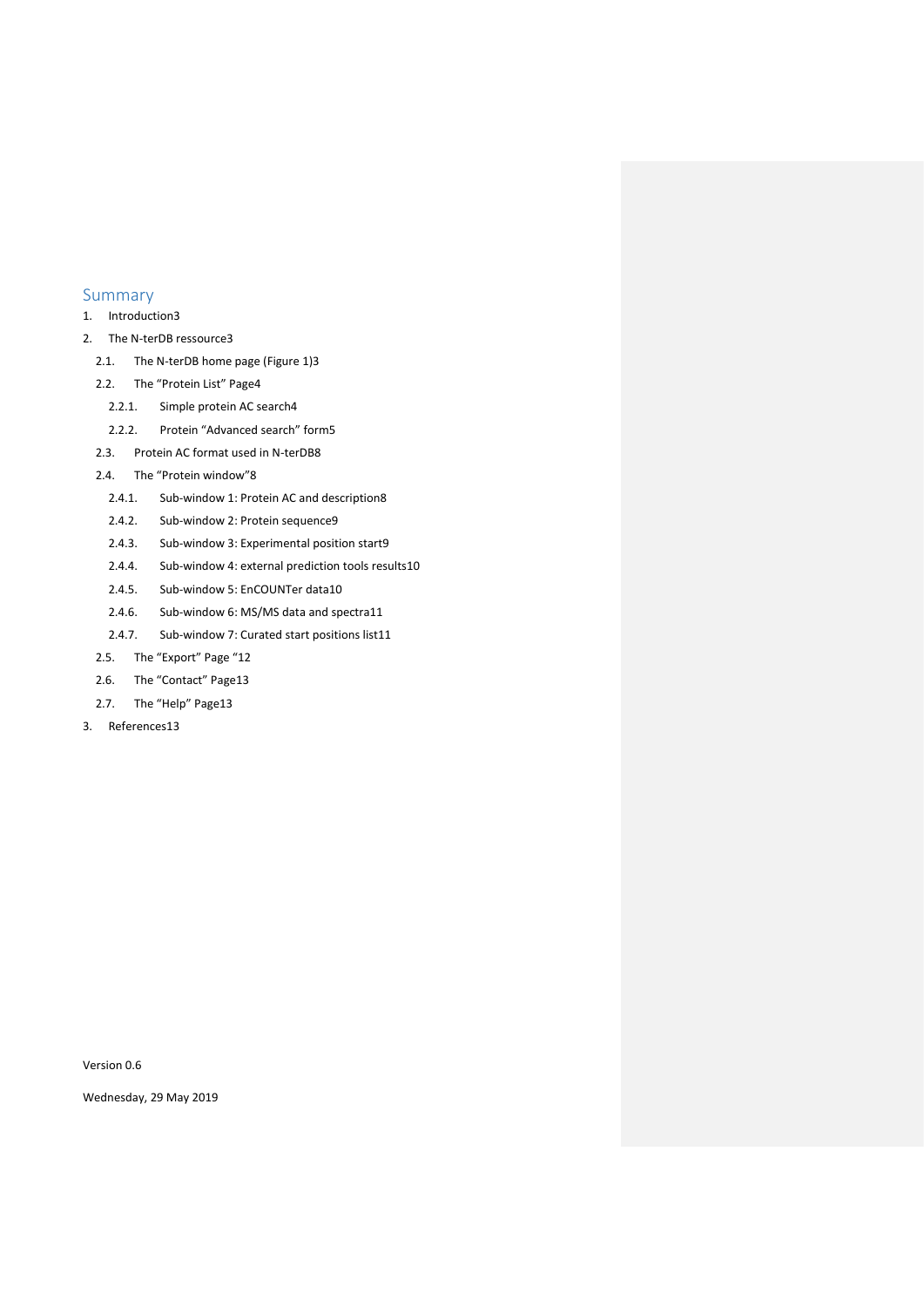# <span id="page-2-0"></span>1. Introduction

This document should provide some details and instruction to ease the access, the use and the export of the N-terDB collected, stored and curated data. This document is solely related to the N-terDB. Another document is dedicated to the N-terPred web site (n-terPred.i2bc.paris-saclay.fr) and the associated prediction tools.

# <span id="page-2-1"></span>2. The N-terDB ressource

| <b>PROTEIN LIST</b> |                                                                                                                                                                                                                   | HELP                                                                                                                           |                                                                                                                                                                                                                                                                            |  |  |
|---------------------|-------------------------------------------------------------------------------------------------------------------------------------------------------------------------------------------------------------------|--------------------------------------------------------------------------------------------------------------------------------|----------------------------------------------------------------------------------------------------------------------------------------------------------------------------------------------------------------------------------------------------------------------------|--|--|
|                     | EXPORT<br><b>CONTACT</b>                                                                                                                                                                                          |                                                                                                                                |                                                                                                                                                                                                                                                                            |  |  |
|                     |                                                                                                                                                                                                                   |                                                                                                                                |                                                                                                                                                                                                                                                                            |  |  |
|                     |                                                                                                                                                                                                                   | Welcome to NTerdb, a database of mature protein N-termini.                                                                     |                                                                                                                                                                                                                                                                            |  |  |
|                     | Search a protein (ex: AT1G03310.1)                                                                                                                                                                                | Search                                                                                                                         |                                                                                                                                                                                                                                                                            |  |  |
|                     |                                                                                                                                                                                                                   |                                                                                                                                |                                                                                                                                                                                                                                                                            |  |  |
|                     |                                                                                                                                                                                                                   |                                                                                                                                |                                                                                                                                                                                                                                                                            |  |  |
|                     |                                                                                                                                                                                                                   |                                                                                                                                |                                                                                                                                                                                                                                                                            |  |  |
|                     |                                                                                                                                                                                                                   |                                                                                                                                |                                                                                                                                                                                                                                                                            |  |  |
|                     | N-ter acetylation                                                                                                                                                                                                 | Mature Ntermini position start                                                                                                 | Subcellular localization                                                                                                                                                                                                                                                   |  |  |
|                     |                                                                                                                                                                                                                   |                                                                                                                                | Protein N-terminal status is crucial in protein tate and protein half-life. Some of the most frequent protein N-termini modifications are co-                                                                                                                              |  |  |
|                     |                                                                                                                                                                                                                   | targeting/transit peptide as observed for nuclear coded proteins targeting to the mitochondrial or the chloroplast organeties. | translational and associated to Met excision and/or N-terminal acetylation. Some others occur post-translationally such as the excision of a                                                                                                                               |  |  |
|                     |                                                                                                                                                                                                                   |                                                                                                                                | Our large-scale N-terminomics analyses provide some highly relevant data that have been integrated in a dedicated database i.e., NTerdb.                                                                                                                                   |  |  |
|                     | Such collected data were curated for subcellular localisation, protein N-terminus status and mature N-terminal starting position using the<br>data redundancy and the annotations available in various databases. |                                                                                                                                |                                                                                                                                                                                                                                                                            |  |  |
|                     |                                                                                                                                                                                                                   |                                                                                                                                |                                                                                                                                                                                                                                                                            |  |  |
|                     | still in progress                                                                                                                                                                                                 |                                                                                                                                | The NTordb contains more than 200,000 mature experimental N-termini rolated to 35,000 distinct non-redundant proteins. Nearly<br>8.000 proteins have been manually curated for subcellular localization and/or mature protein position start. The process of validation is |  |  |
|                     |                                                                                                                                                                                                                   |                                                                                                                                | <b>Cario any</b>                                                                                                                                                                                                                                                           |  |  |
|                     |                                                                                                                                                                                                                   |                                                                                                                                |                                                                                                                                                                                                                                                                            |  |  |

*Figure 1: N-terDB home page available a[t N-terDB.i2bc.paris-saclay.fr.](file:///C:/intra.i2bc.paris-saclay.fr/partages/Equipes/SICaPS/spectro/Moi/new-Backup-WIB-All/Database/eNergiomeDB/N-terDB%20user%20manual/N-terDB.i2bc.paris-saclay.fr)*

The N-terDB web site is accessible at [https://N-terDB.i2bc.paris-saclay.fr/.](https://n-terdb.i2bc.paris-saclay.fr/) The starting page (Figure 1)

could be reached at any time by clicking on the home symbol ( $\Box$ ) on the top banner strip. This banner line also contains access to the "Protein List", the "Export", the "Contact" and the "Help" pages.

<span id="page-2-2"></span>

| <b>NTerDB</b>                |                        |               |                                                                                                      |                           |                            | BС                                |
|------------------------------|------------------------|---------------|------------------------------------------------------------------------------------------------------|---------------------------|----------------------------|-----------------------------------|
|                              | <b>PROTEN LIST</b>     | <b>EXPORT</b> | HELP<br>CONTACT                                                                                      |                           |                            |                                   |
| Search protein               | 6033                   |               | SEARCH Advanced search (0) Reset search                                                              |                           |                            |                                   |
| Protest At                   | Reference<br>dstations | TOACHE        | Protein<br>Denotphon                                                                                 | Add oclased<br>datasette: | Etartino<br>position count | Downstream<br>starting pos, count |
| iiii AT1G03300.1             | ARAPORT-11             | A thallana    | DUFT24 domain containing protein 1                                                                   | ٠                         | ö                          | ٠                                 |
| iiii AT1003310.1             | ARAPORT-11             | A thalisms    | Isoamylase 2, chloroplastic, Protein DEERANCHING ENZYME 1                                            | $\overline{20}$           | 20                         |                                   |
| iiii AT1003310.2             | ARAPORT-11             | A thaliana    | Isoamylase 2. chloroplastic. Protein DEBRANCHING ENZYME 1                                            |                           |                            |                                   |
| ill AT1003320.1              | ARAPORT-11             | A thaliana    | F15K9.8                                                                                              |                           | ø                          |                                   |
| illi AT1003326.1             | ARAPORT-11             | A thaliana    | hypothetical protein                                                                                 |                           | ø                          |                                   |
| <b>iiii</b> AT1G03330.1      | ARAPORT-11             | A thailana    | Sm-like protein LSM2. US snRNA-associated Sm-like protein LSM2                                       |                           |                            |                                   |
| iiii AT1003340.1             | ARAPORT-11             | A thaliana    | <b>FISICS &amp;</b>                                                                                  |                           | ×                          |                                   |
| <b>BI AT1003350.1</b>        | ARAPORT-11             | A thaliana    | BSD domain-containing protein, F15K9-5 protein, Uncharacterized protein Al1g03350                    |                           |                            |                                   |
| <b>MI AT1003360.1</b>        | ARAPORT-11             | A thaliana    | Expsome complex component RRP4 homalog. Ribosomal RNA processing protein 4                           |                           | o                          |                                   |
| <b>illi AT1G03365.1</b>      | ARAPORT-11             | A thaliana    | Putative E3 ubiquitin protein ligase RF4, RING finger protein 4, RING-type E3 ubiquitin transferase  |                           |                            |                                   |
| <b>MI AT1003365.2</b>        | ARAPORT-11             | A thaliana    | RNG/U-box superfamily protein                                                                        |                           | ö                          |                                   |
| iiii AT1Q03370.1             | ARAPORT-11             | A thaliana    | C2 and GRAM domain-containing protein At 1g03370                                                     |                           |                            |                                   |
| iiii AT1G03370.2             | ARAPORT-11             | A thaliana    | C2 calcium/loid-binding and GRAM domain containing protein                                           |                           | ×                          |                                   |
| iiii AT1G03380.1             | ARAPORT-11             | A thaliana    | Autophagy-related protein 18g                                                                        |                           |                            |                                   |
| W AT1003390.1                | ARAPCRT-11             | A.thaliana    | F21E7.2. H000D-type acyl-transferase family protein. Transferase family protein                      |                           |                            |                                   |
| iiii AT1G03396.1             | ARAPORT-11             | A thaliana    | hypothotical orstein.                                                                                |                           | s                          |                                   |
| WW AT2003300.1               | ARAPORT-11             | A.thaliana    | Disease resistance protein (TR class), putative, Tall-Interlection-Resistance (TIR) domain family pr |                           | ×                          |                                   |
| W AT2G03310.1                | ARAPORT-11             | A thaliana    | Transmembrane protein                                                                                |                           |                            |                                   |
| iiii AT2083320.1             | ARAPORT-11             | A thalison    | hypothetical protein                                                                                 |                           |                            |                                   |
| iiii AT2O33320.2             | ARAPORT-11             | A thaliana    | hypothotical protein                                                                                 |                           |                            |                                   |
| <b><i>MILATOGRAPHS</i></b> 1 | ARAPORT-11             | A thailana    | Transmembrane protein. Uncharacterized protein At2p03330                                             |                           |                            |                                   |
| <b>BIF AT2083340.1</b>       | ARAPORT-11             | A thaliana    | Probable WRKY transcription factor 3, WRKY DNA-binding protein 3                                     |                           |                            |                                   |
| M AT2G03350.1                | ARAPORT-11             | A thalana     | A(2x3335). Expressed protein, Uncharacterized protein A(2x03360)                                     |                           |                            |                                   |

*Figure 2: Protein list obtain for a basic search request using a fragment of A. thaliana protein AC (g033 instead of AT1G03310.1 for example). The list includes the expected protein (AT1G03310.1) but also all ACs fitting with the search criterion (i.e. AT2G033).*

This home page provides basic knowledge of the database contents and some metrics of the presently available data. Basic protein requests based on protein accession identity, or part of it, could be performed from this page. If the protein AC is partial (*e.g.* g033 instead of AT1G03310.1), a list of all

Version 0.6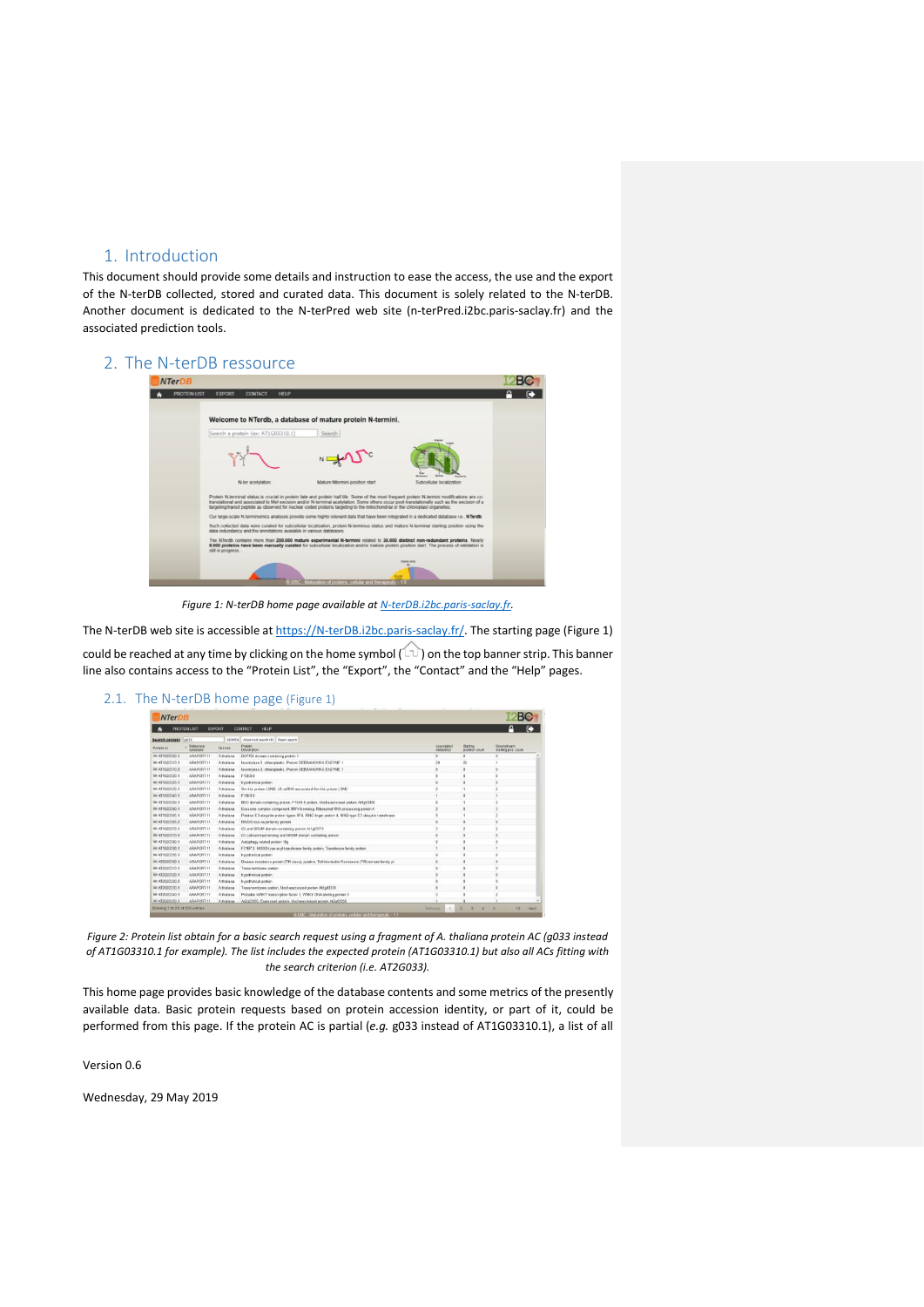protein AC's matching this AC-fragment will be display in a novel window (Figure 2). A description of the columns is available in the next section.

### <span id="page-3-0"></span>2.2. The "Protein List" Page

The "Protein list" could be reach directly using the top banner strip or if a protein search is performed from the home page. The following chapters describe how to perform protein search (basic and advanced) and the search output format.

#### <span id="page-3-1"></span>2.2.1. Simple protein AC search

Basic search, similarly to the N-terDB home page form, could be performed from this page. As previously defined, the search is solely based on the protein AC (see previous paragraph for details). This value could be the exact protein AC or just part of it (the protein AC's nomenclatures are detailed in section 2.2.3.) and the resulting list is comparable to those obtained from the N-terDB home page. The result table (Figure 2) contains a few columns directly associated to the protein reference database (*e.i.* protein AC, reference database name, species, and protein description) and the collected experimental data (e.g. number of associated datasets, number of starting positions…). Depending of the requested criteria and the size of your screen a few proteins/lines are visible in the starting (or first) page but additional pages could be available by clicking on the link at the bottom right of the page (see Figure 2).



*Figure 3: The "Protein Page" for the A. thaliana protein AT1G03310.1. This page is subdivided in 7 sub-windows that contain protein details(panel 1, 2 and 4) collected from various references databases (UniProtKB, SUBA, AT\_Chloro, PPDB…), the collected experimental data (panel 3, 5 and 6) and the manually curated N-termini (panel 7). Windows 1-7 are more extensively described in section 2.3.)*

The first column is associated to the protein AC from its referent database, which is mentioned in the second column, as well as the species in the third column followed by the protein description in the fourth column. Columns 5-7 are related to the experimentally characterised N-termini. Column 5 highlights the number of datasets/projects associated with a single non-redundant protein whereas column 6 stated the non-redundant number of starting position and column 7 the number of downstream starting positions (starting position > Position 2). Data collected for each of the listed

Version 0.6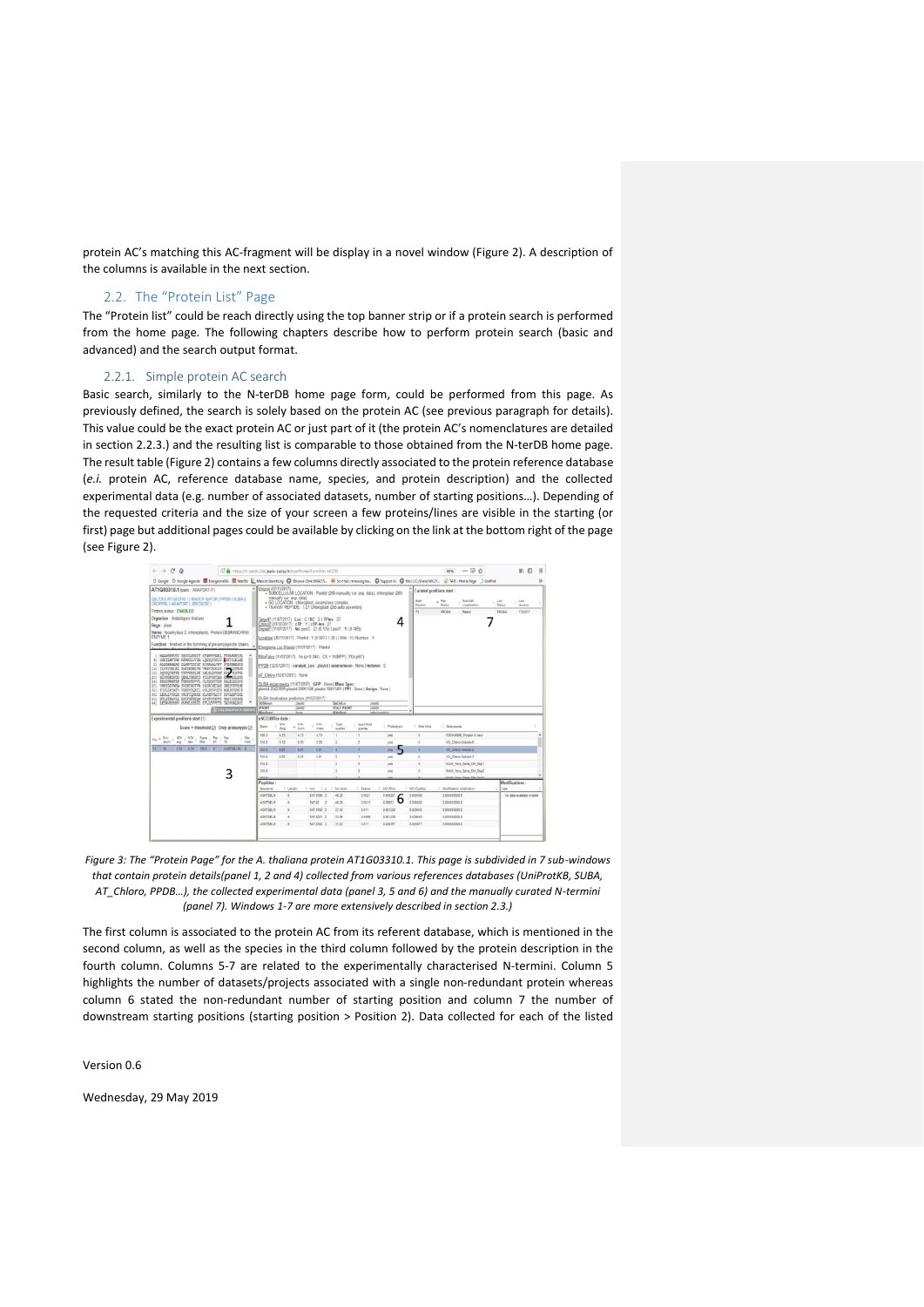protein is accessible by double clicking on the corresponding protein line giving an access to the "protein page" (Figure 3).

#### <span id="page-4-0"></span>2.2.2. Protein "Advanced search" form

A protein "Advanced search" form (Figure 4) is available from the "Protein list" page providing a few more parameters to filter the results. The available parameters are distributed in three distinct classes: "Validation", "Experiments" and "Protein description".



*Figure 4: The advance filter table available from the "Protein list" page. This table provides filters on data quality, sub-cellular localisation, sequence…*

In the "Validation" section, the filters are associated to the protein subcellular localisation ("Localisation" and "localisation status") and the experimentally characterised starting position ("Position between" and "position status"). If no filters are selected, the entire contains of the N-terDB should be available. Nevertheless, it could be interesting to filter the database available data using different options described below.

Almost 50 different subcellular localisations are defined in the N-terDB. For some of them, such as mitochondrion or chloroplast, a few sub-organelle localisations are more accurately defined. Subcellular localisation could be defined for a unique localisation, a few selected or all of them. Similarly, the starting position of the mature protein ("Position" min and "position"max) could be defined to restrict the protein N-terminus search area e.g. min = 1 and max =2 to select only the usual protein N-terminus.

Additionally, for these two main parameters, it is possible to define the level of data relevancy. Since the relevancy of the collected data could be variable depending of the protein knowledge (especially for subcellular localisation) or quality of the experimental data (for the N-terminal position), these two parameters are associated with a "quality status ("localization status" and "position status" respectively) to define the strength and le reliability of the localisation and of the experimental data. For the localisation, the defined values are True (clear sub-cellular localisation), Probable (clear localisation with minor inconsistencies), Potential (major inconsistencies in the data available and/or the literature) and Ambiguous (major ambiguities related to the exact subcellular localisation).

For the starting position, a similar rating scale is provided with the additional "Non Proteotypic" (the peptide that match also an alternative protein sequence from the same species <sup>1</sup>) and "False" (if the data quality are not sufficient to validate the observed starting position).

Version 0.6

Wednesday, 29 May 2019

**Commenté [1]:** Harmoniser localiSation et localiZation. Il semble que localiZation soit plus un terme US. **Commenté [W2R1]:**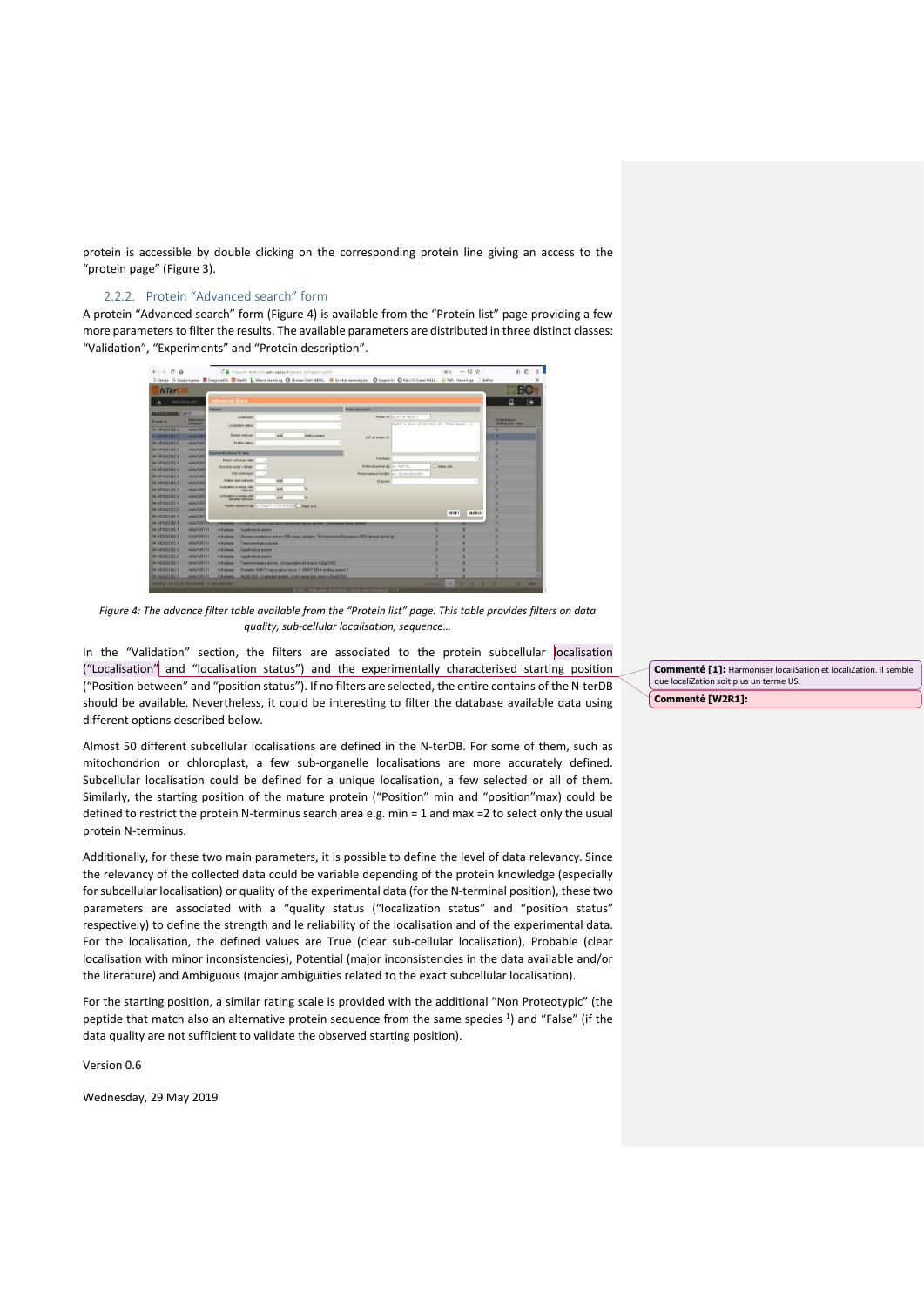| <b>Defined localisation</b>                                                                                  | Description of the "localisation"                                                                                                      | Number of<br>hit in the<br>N-terDB |
|--------------------------------------------------------------------------------------------------------------|----------------------------------------------------------------------------------------------------------------------------------------|------------------------------------|
| Alternative start                                                                                            | Protein with unpredicted N-termini that could be due to alternative<br>start or various splicing variants.                             | 212                                |
| Cell junction                                                                                                | Protein found in or associated with a cell junction                                                                                    | 8                                  |
| Cell membrane                                                                                                | Protein involved in the membrane surrounding a cell                                                                                    | 240                                |
| Cytoplasmic<br>ribosome                                                                                      | protein involved in the cytoplasmic ribosome and translation                                                                           | 260                                |
| Cytosol                                                                                                      | Protein involved in the cytosol                                                                                                        | 2464                               |
| Endoplasmic<br>reticulum                                                                                     | Protein involved in the endoplasmic reticulum (general)                                                                                | 106                                |
| Endosome                                                                                                     | Protein involved in the Endosome                                                                                                       | 44                                 |
| <b>ER Lumen</b>                                                                                              | Protein involved in the endoplasmic reticulum lumen                                                                                    | 5                                  |
| ER membrane                                                                                                  | Protein involved in the endoplasmic reticulum membrane                                                                                 | 157                                |
| Golgi apparatus                                                                                              | Protein involved in the Golgi apparatus                                                                                                | 103                                |
| Inner membrane                                                                                               | Protein involved in various internal membranes                                                                                         | 143                                |
| Inner membrane                                                                                               | Protein involved in the prokaryotic inner cell membrane                                                                                | 142                                |
| cellular<br>Intra<br>membrane<br>bound<br>protein                                                            | Protein interacting with internal membranes such as membranes from<br>the nucleus, the vacuoles                                        | 12                                 |
| Intracellular<br>membrane-bounded<br>organelle                                                               | Protein involved in an organized structure within the cell and involving<br>single or double bilayer organelle membranes               | 11                                 |
| Lysosome                                                                                                     | Protein involved in the lysosome organelle                                                                                             |                                    |
| Membrane                                                                                                     | Protein involved in the other type of membrane associated protein<br>(general)                                                         | 266                                |
| Mito/Chloro                                                                                                  | Protein targeting both the mitochondria and the chloroplast                                                                            | 61                                 |
| Mitochondrion                                                                                                | Protein targeting the mitochondrion (general)                                                                                          | 627                                |
| Mitochondrion<br>genome                                                                                      | Mitochondrial genome                                                                                                                   | 4                                  |
| Mitochondrion inner<br>Protein targeting the mitochondrial inner membrane<br>membrane                        |                                                                                                                                        | 106                                |
| Mitochondrion inter<br>membrane space                                                                        | Protein targeting the mitochondrial inter membrane space                                                                               |                                    |
| Mitochondrion<br>membrane                                                                                    | Protein targeting the mitochondrial membrane                                                                                           |                                    |
| Mitochondrion outer<br>membrane                                                                              | Protein targeting the mitochondrial outer membrane                                                                                     |                                    |
| <b>Nucleus</b>                                                                                               | Protein located in the nucleus                                                                                                         |                                    |
| <b>NXE</b>                                                                                                   | Protein with unknown maturation involving the protein N-terminal<br>sequence M[AG]X for the excision of the first two protein residues |                                    |
| Outer membrane                                                                                               | Protein involved in the prokaryotic outer cell membrane                                                                                | 19                                 |
| Protein involved in the space between the inner and outer membrane in<br>Periplasm<br>Gram-negative bacteria |                                                                                                                                        | 58                                 |

| Table 1: List of the subcellular localization defined for the "advance search" form with the description (column |
|------------------------------------------------------------------------------------------------------------------|
| 2) and the number of hits (column 3) for each of them in the N-terDB (April 2019 release)                        |

Version 0.6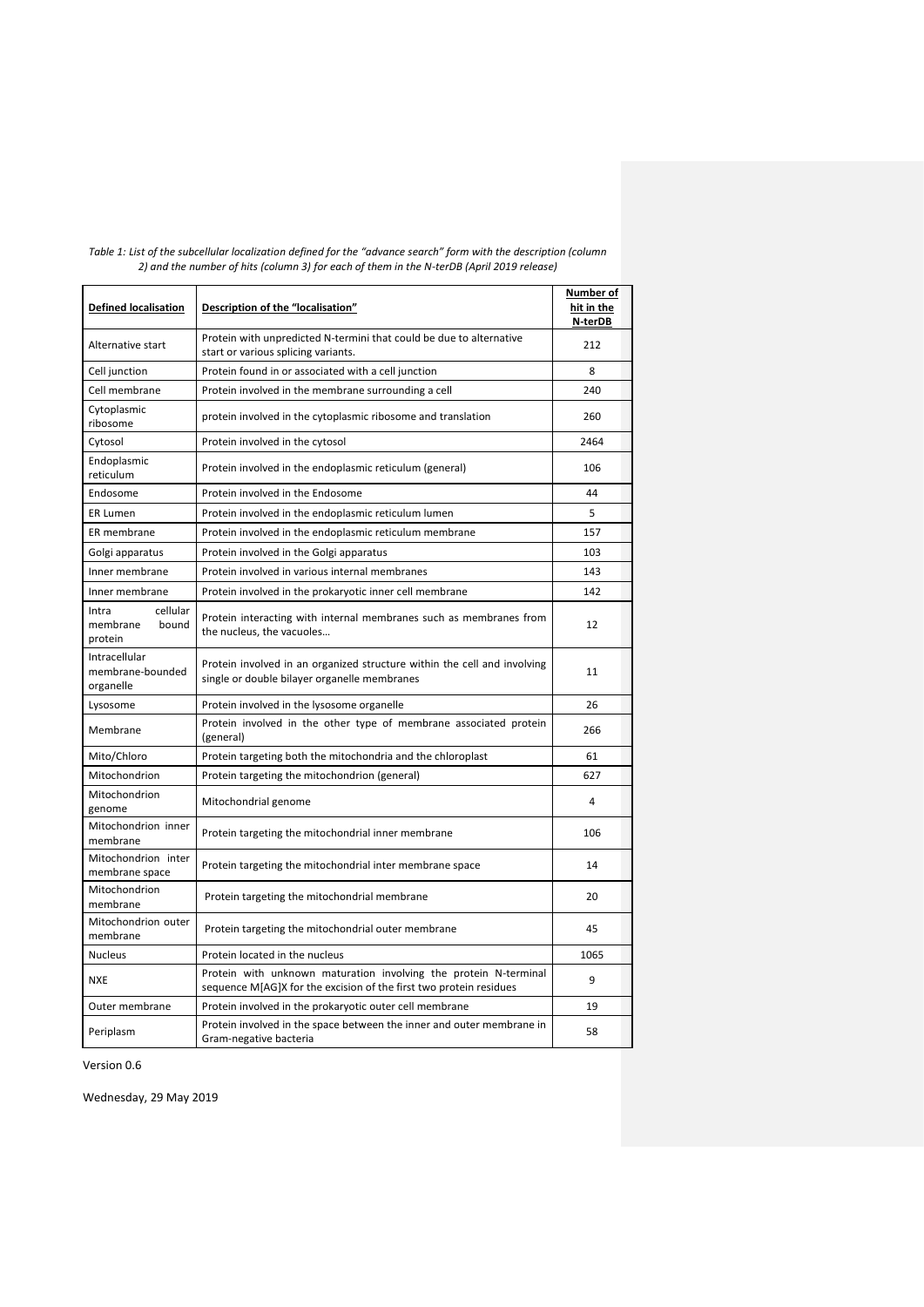| Peroxisome                                         | Protein located in the peroxisome                                   | 87             |
|----------------------------------------------------|---------------------------------------------------------------------|----------------|
| Plastid                                            | Protein localized in the chloroplast (general)                      | 443            |
| Plastid<br>envelope-<br>inner-integral             | Protein localized in the chloroplast envelope (inner-integral)      | 37             |
| Plastid<br>envelope-<br>outer                      | Protein localized in the Plastid envelope (outer)                   | 12             |
| envelope-<br>Plastid<br>outer-integral             | Protein localized in the Plastid envelope (outer-integral)          | $\overline{2}$ |
| <b>Plastid Genome</b>                              | Protein associated with the chloroplast genome                      | 38             |
| Plastid<br>Inner<br>membrane                       | Protein localized in the chloroplast membrane (inner)               | 35             |
| Plastid membrane                                   | Protein localized in the chloroplast membrane (general)             | 22             |
| plastid nucleoid                                   | Protein localized in the plastid nucleoid                           | 10             |
| Plastid ribosome                                   | Protein associated to the chloroplast ribosome                      | 30             |
| Plastid stroma                                     | Protein localized in the stroma (general)                           | 396            |
| Plastid thylakoid                                  | Protein localized in the thylakoid (general)                        | 99             |
| Plastid<br>thylakoid-<br>integral                  | Protein localized in the thylakoid membrane (integral)              | 41             |
| Plastid<br>Thylakoid<br>Lumen                      | Protein localized in the thylakoid Lumen                            | 10             |
| thylakoid<br>Plastid<br>lumenal-side<br>peripheral | Protein localized in the thylakoid lumenal-side (peripheral)        | 41             |
| Plastid<br>thylakoid<br>membrane                   | Protein localized in the thylakoid membrane                         | 31             |
| thylakoid<br>Plastid<br>stromal-side<br>peripheral | Protein localized in the thylakoid membrane stromal-side peripheral | 47             |
| Plastoglobule                                      | Protein associated with the plastoglobule                           | 8              |
| secreted                                           | Secreted protein                                                    | 117            |
| Unknown                                            | No clear sub-cellular localization                                  | 1154           |
| Vacuole                                            | Vacuole membrane proteins                                           | 42             |

In the "Experiments" section, a few optional filters could be applied directly to the experimental data collected in the N-terDB. Then, filters could be applied to select only:

- The "Protein with experimental data": only the protein associated with experimental data will be considered,
- The peptide with an "EnCOUTer score higher than the threshold" (the threshold score is defined automatically by EnCOUNter during the training phase, see ref  $^2$  for details). This score defines the most relevant N-termini. Nevertheless, in some case, it could be useful to visualize also N-termini with an EnCOUNter score below the threshold…
- If the "Peptide are proteotypic" or not considering it (in any case if the peptide is not proteotypic, the NTA yield is not defined due to the origin of the peptide that could be shared between different proteins),
- With a "position start between" a "minimum" and a "maximum" sequence position in the protein sequence,

Version 0.6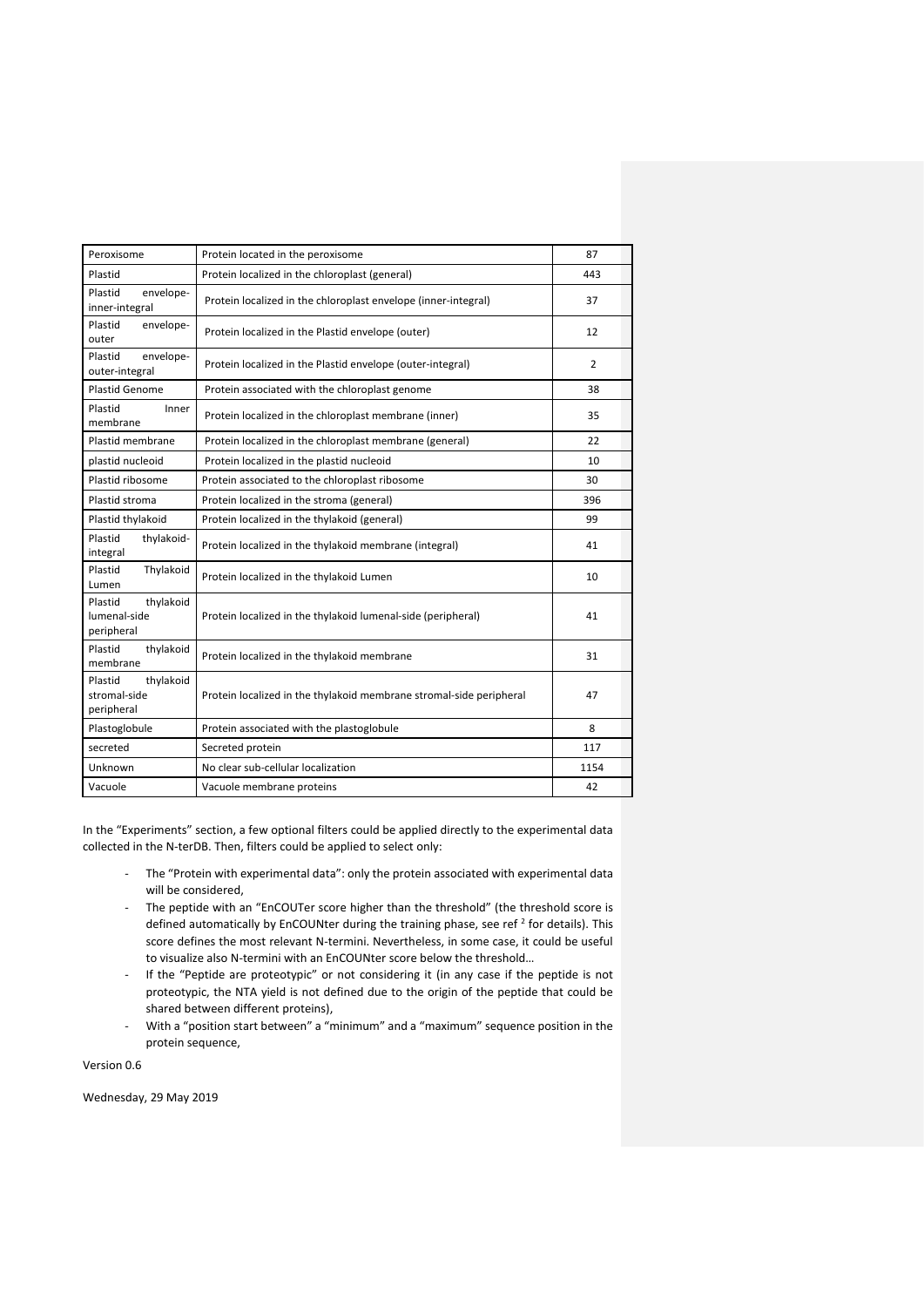- With an "Acetylation average yield between" a minimum and a maximum value,
- With an "Acetylation average yield deviation between" a minimum and a maximum value,
- Protein with an experimentally characterised N-termini "peptide sequence tag". It could be a sequence tag present in the protein core sequence or the characterised N-termini when "Starts with…" is selected.

In the "Protein description" section, the "Protein AC" zone allows to perform a protein search based on the protein AC (even incomplete or fractional). It is also possible to call for a list of protein using the "List of protein AC" section (one protein AC per line). The bank(s) of reference could be selected e.g. UniprotKB, ARAPORT…but also, the organism(s). The "protein Name or function" could be used as a text mining on the protein name and general description present in the protein fasta title.

Finally, it is possible to define a "sequence" that could be defined to be N-terminal (select the option "Starts with…") or internal depending of the option selected.

## 2.2.3. Protein AC format used in N-terDB

<span id="page-7-0"></span>A few different resources are used in the N-terDB. This include species-specific database such as ARAPORT for *A. thaliana* (https://www.araport.org/) or more general database such as UniProtKB for the *H. sapiens* reference proteome provided on the UniProtKB web site [\(https://www.uniprot.org/\)](https://www.uniprot.org/). Nevertheless, the whole UniProtKB is not available in N-terDB but only the reference proteome provided by UniProtKB for the *H. sapiens, A. thaliana, S. lycopersicum, D. rerio, S. cerevisae, E. coli.* The list of the available species depends primarily of the availability of experimental data.

*Arabidopsis thaliana* samples are primarily associated to the ARAPORT-11 database with the conventional TAIR AC format *i.e.,* ATXGYYYYY.Z (with X= 1-5, M or C; Y = 0-9 and Z >= 1). The *S. lycopersicum* samples are primarily associated to the Solgenomics reference database [\(https://solgenomics.net/\)](https://solgenomics.net/) with the following format: SolycXXgYYYYYY.Z.K (with XX = 01-12; Y = 0-9; Z  $= 1-2$  and  $K = 1$ ).

For the other species (e.g. *E. coli*, *D. rerio*, *H. sapiens*…), the UniProtKB reference proteomes are used associated to the UniProtKB accession numbers. The UniProtKB accession numbers are also available when it is possible for the *S. lycopersicum* and *A. thaliana* samples.

Internally, the N-terDB define its own accession number, which is purely numerical. This type of Ac's could be used especially to retrieve the experimental data directly using an internet link. For example, the N-terDB AC for the AT1G03310.1 is "16270" and could be call directly with the following link: [https://N-terDB.i2bc.paris-saclay.fr/loadProteinForm?id=16270.](https://n-terdb.i2bc.paris-saclay.fr/loadProteinForm?id=16270)

An exchange table is available in the help section of the N-terDB web page to connect the N-terDB Ac's to the other Ac's used in this resource.

# 2.3. The "Protein window"

<span id="page-7-1"></span>From the "Protein list", it is possible to access all information stored in the N-terDB for a unique protein by double clicking on therelated protein line. The "Protein window (Figure 3) is subdivided in 7 subwindows described below.

# 2.3.1. Sub-window 1: Protein AC and description

<span id="page-7-2"></span>This window resumes the protein identity using the AC defined in the reference database that could be different depending of the species. It contains a few interactive links including a link to the reference

Version 0.6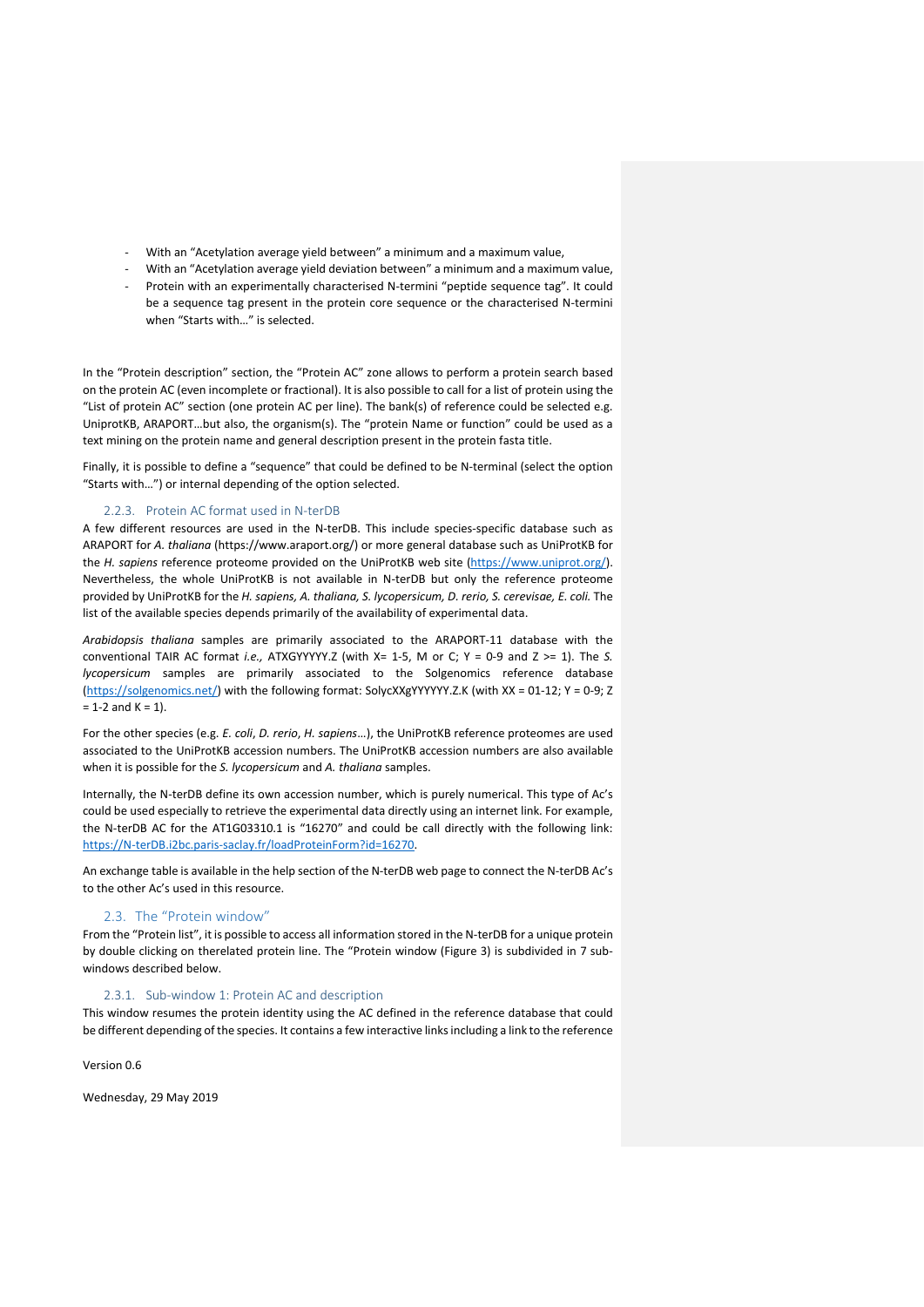database and a few additional resources such as CROPAL, SUBA, NeXtprot… These links are dependant of the species and are listed in Table 1.

| <b>Species</b>       | Reference database        | Other resources available                             | <b>Prediction tools used</b>                   |
|----------------------|---------------------------|-------------------------------------------------------|------------------------------------------------|
|                      |                           |                                                       |                                                |
| Arabidopsis          | ARAPORT-11 <sup>3</sup>   | TAIR, UniProtKB <sup>4</sup> ,                        | TargetP <sup>10</sup> ,<br>Chloro $P^{11}$ ,   |
| thaliana             |                           | MASCP_GATOR <sup>5</sup> , PPDB <sup>6</sup> ,        | Signal $P^{12}$ ,<br>Localizer $^{13}$ .       |
|                      |                           | SUBA <sup>7</sup> , CROPPAL <sup>8</sup> ,            | MitoFates <sup>14</sup>                        |
|                      |                           | AT CHLORO <sup>9</sup> , JBROWSE                      |                                                |
| Danio rerio          | UniProt $KB4$             |                                                       | Target $P^{10}/$ Signal $P^{12}$ ,             |
|                      |                           |                                                       | MitoFates <sup>14</sup>                        |
| Escherichia coli     | UniProtKB <sup>4</sup>    |                                                       | TargetP <sup>10</sup> /SignalP <sup>12</sup> , |
|                      |                           |                                                       | MitoFates <sup>14</sup>                        |
| Homo sapiens         | UniProtKB <sup>4</sup>    | NeXtprot <sup>15</sup> , PeptideAtlas <sup>16</sup> , | TargetP <sup>10</sup> /SignalP <sup>12</sup> , |
|                      |                           | $h$ Blat <sup>17</sup>                                | MitoFates <sup>14</sup>                        |
| <b>Saccharomyces</b> | UniProtKB <sup>4</sup>    |                                                       | TargetP <sup>10</sup> /SignalP <sup>12</sup> , |
| cerevisae            |                           |                                                       | MitoFates <sup>14</sup>                        |
| Solanum              | Solgenomics <sup>18</sup> | CROPPAL <sup>8</sup>                                  | TargetP <sup>10</sup> ,<br>Chloro $P^{11}$ ,   |
| lycopersicum         |                           |                                                       | Signal $P^{12}$ ,<br>Localizer $^{13}$ .       |
|                      |                           |                                                       | MitoFates <sup>14</sup>                        |

*Table 1: List of the reference databases and the resources associated to the species presently available in the N-terDB*

#### 2.3.2. Sub-window 2: Protein sequence

<span id="page-8-0"></span>The sequence of the protein displayed in this window is the protein sequence found in the reference database. This sequence could be copied manually to the clipboard if required simply by clicking on the button located at the bottom right of the window "copy sequence to clipboard".

## 2.3.3. Sub-window 3: Experimental position start

<span id="page-8-1"></span>The experimental data are listed in this window and sorted by peptide N-terminal position (labelled "Pos"). Each line (corresponding to a unique starting position) could contain the data from few different projects. The number of projects sharing the same starting position is define in the second column labelled "Enc. Count" (*i.e.* EnCOUNTer counts).

This table also include the average N-terminus acetylation yield ("NTA avg") and the standard deviation ("NTA dev") if more than one value is available in N-terDB which is continuously updated if additional data are provided. The EnCOUNTer score, which is used to discriminate the most relevant N-termini, is available in the "Score Max" column. Finally, the last two columns provide the residue upstream ("Res b4") of the cleavage position and the 10 first residues ("Res 10") after le cleavage position. Finally, the last column resumes the N-terminal modification determined from the MS/MS data. The value could be "H" (not acetylated), "J" (partially acetylated) or "L" (N-terminal acetylated) depending of the characterised modification group identified at the N-terminal side of the identified peptides. Such modification is defined for each starting position. As an example, if all peptides are characterised with heavy-labelled acetyl group (d3-Ac), the final modification will be "not modified" or "H". Similarly, if all peptides are characterised with an endogenous acetyl group (Ac), the final modification will be "Nterminally acetylated" or "L". If both "L" and "H" are characterised, the final labelling will be "partially N-terminally acetylated" or "J".

Version 0.6

Wednesday, 29 May 2019

**Commenté [WB3]:** A préciser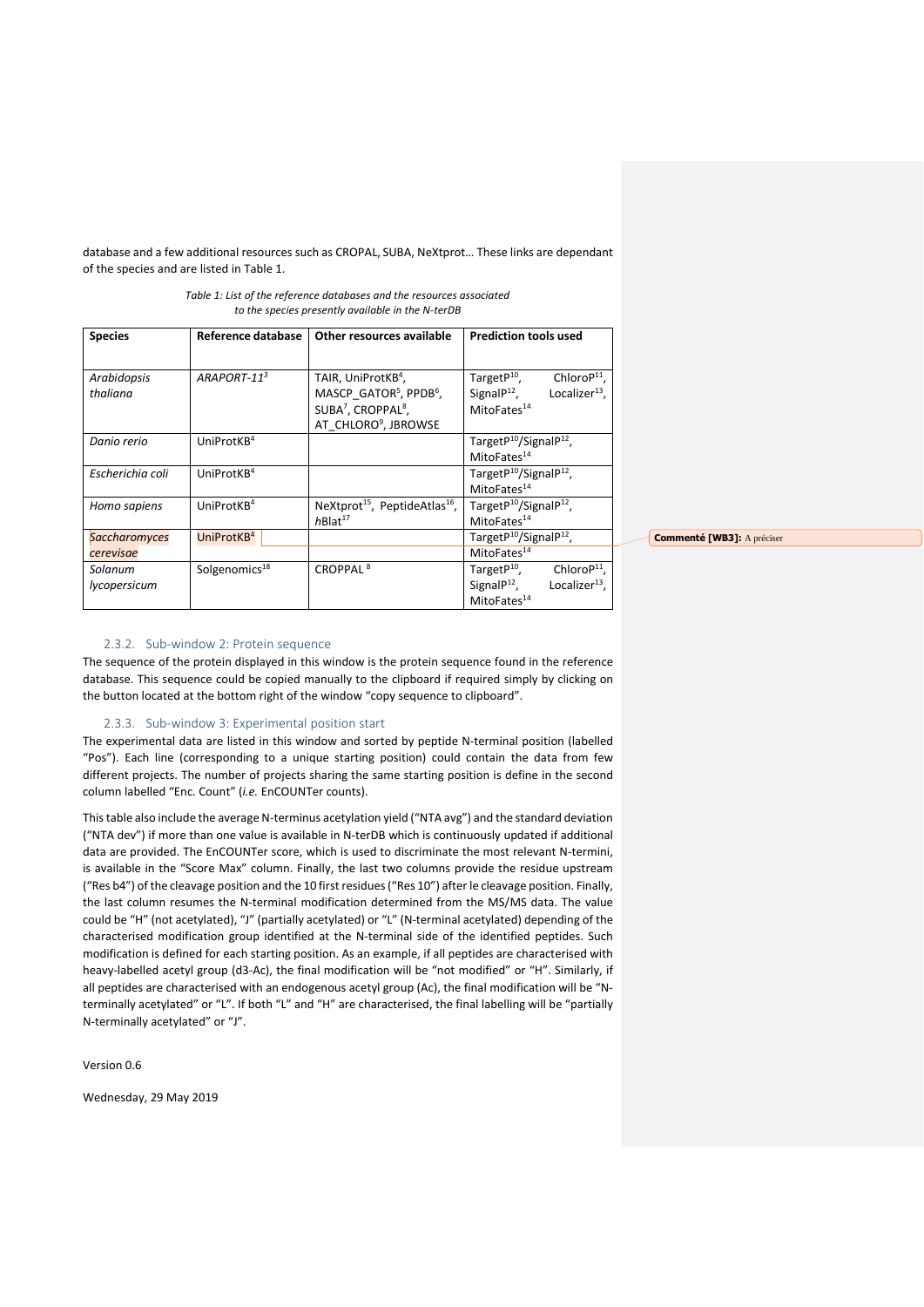The results are displayed only if the EnCOUNter score is higher than the threshold and/or the characterised peptide is proteotypic. Nevertheless, by unchecking the "Score>threshold" or "Only proteotypic" options, the filtered data become available. Detail of the experimental data is shown by clicking on the line of interest and the associated data become available in the sub-window 5 (EnCOUNTer data window).

# 2.3.4. Sub-window 4: external prediction tools results

<span id="page-9-0"></span>This windows provides as many information as possible from other sources to strengthen the subcellular localisation and/or the starting position including the manually curated UniProtKB/Swiss-Prot<sup>4</sup> and other resources associated to experimental data such as AT\_Chloro $^9$ , PPDB $^6$  or PeptideAtlas $^{16}$ depending of the species (see Table 1 for more details). Additionally, results of selected prediction tools are available including the TargetP tool suite <sup>10,11,19</sup> (ChloroP result is only available for plant species), Localizer<sup>13</sup>, MitoFates<sup>14</sup>...

# 2.3.5. Sub-window 5: EnCOUNTer data

<span id="page-9-1"></span>This window lists a few details and the origin of the data provided in the sub-window 3. The table provides information related to the original and EnCOUNTer processed data:

- Column 1: the "ENCOUNT score": this is the score used by EnCOUNter to discriminate internal peptides *vs.* protein N-terminal peptides. If the score in lower than the EnCOUNTer determined threshold, the NTA yield will not be calculated;
- Column 2: NTA (Av); this is the average N-terminal acetylation yield. This value is dynamically updated depending of the available data.
- Column 3 and 4: NTA (Min) and NTA (Max): since the NTA yield available in this section is directly linked to the ratio of the heavy isoform over the light isoform (d3-Ac/Ac of H/L), the NTA is highly variable and it is not possible to use arithmetic mean but logarithmic mean. Then, NTA yield bounds are defined as minimum and maximum NTA yield.
- Column 5. "N-ter Mod": although the NTA yield is determine from the survey MS scan, the characterised peptides could also supply a qualitative information related to the identified N-terminal group (endogenous NTA or chemical d3-acetyl group). The letter in this column resume the peptide modification, i.e. "h": d3-Ac (or not acetylated in vivo), "l": endogenous NTA and "j": partial NTA. Some of the data available in the N-terDB were prepared with the dN-top approach  $20$ , which is compatible with the EnCOUNTer processing. In this case, it is not possible to determine the NTA yield and the N-terminal modification of the peptide. Then the column remains empty.
- Column 6: "Proteotypic": This column highlights if the considered peptide could match few different proteins (see Ref<sup>1</sup> for explanation). If this is not the case, the characterised peptide will be considered as "Proteotypic". By the way, this investigation consider only protein from unique species and do not considered protein variants (from alternative start or splicing variant) as distinct proteins.
- Column 7: "Total number of query(ies)": some projects aggregates a few raw MS files. Then, the same peptide could be found more a few times. This column highlights the number of times that the considered peptides have been characterised in the considered project.
- Column 8: "Quantified query(ies)": this is the number of peptides that have been used by EnCOUNTer to determine the NTA yield. If there is more than 1 spectrum used for NTA yield determination, the NTA yield (column 2) should be associated with a min/max value (columns 3-4). At best, the value in column 7 and 8 are equal but usually value in column 8 is lower than in column 7.

Version 0.6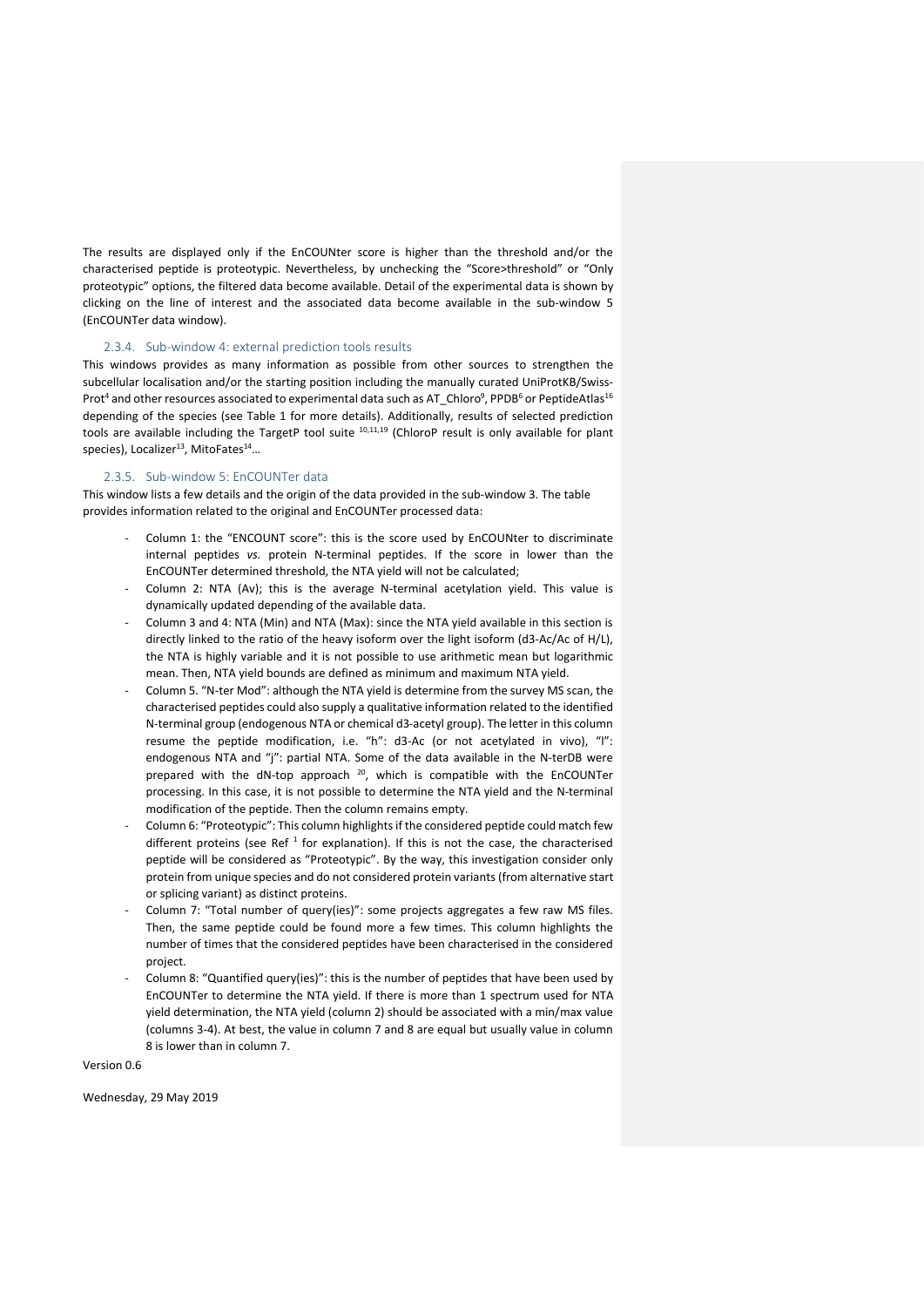#### <span id="page-10-0"></span>2.3.6. Sub-window 6: MS/MS data and spectra

This sub-window provides data associated to the characterized peptides. It includes:

- The characterized peptide sequence in column 1,
- The peptide length in column 2,
- The peptide m/z in column 3,
- The peptide charge  $(z=)$  in column 4,
- The identification Mascot score in column 5,
- The peptide e-Value in column 6,
- Two Mascot distiller quality coefficients ("Rho" and "Quality" coefficients; for more details about these coefficient see Ref.<sup>2</sup>) used for N-terminal acetylation quantification in column 7 and 8,
- The positions and the modifications characterised on the peptide are available in column 9 using the Mascot coding scheme: Y.XXXXXXX.Z with X,Y,Z =1-9; 0= no modification, Y: Nterminus modification and Z: C-terminus modification, X: associated to the modification at a defined position in the peptide sequence). The peptide-associated modification could be made visible in the "Modifications" area at the right of the characterised peptide list by clicking on the selected line.

The MS/MS spectrum should be made available soon.

#### 2.3.7. Sub-window 7: Curated start positions list

<span id="page-10-1"></span>This subsection provides the curated starting positions. Each line details one unique starting position:

- The starting position considered call "Start Position",
- The defined status for the starting position called "Pos. Status",
- The protein "Sub-cell localization,"
- The defined status for the subcellular localization called "Loc. Status",
- The date of the last modification.

The status for the starting position and the Sub-cell localisation are defined within

- True: the parameter agrees and was previously defined in alternative reference databases.
- Probable: the parameter appears highly probable compared to data available in the literature, prediction tools, reference databases…
- Potential: the parameter appears to be relevant but experimental data remain scarce as well as reference databases annotations.
- Ambiguous: although the considered parameter appears to be valuable, some experimental data, database annotation, tool prediction… does not fit at all the N-terDB data.
- Non Proteotypic: only used for the "Start Position" when the associated peptide is not proteotypic<sup>1</sup>
- False (not used for the Sub-cell localisation): the MS/MS spectra is of poor quality and the defined position is most likely a false "Start position".

Although the quality criteria applied to the "starting position" and the "Sub-cellular localisation" is defined from the collected information at the time of data validation, these values could be subject to modification depending of additional data and/or reference databases collected information.

Version 0.6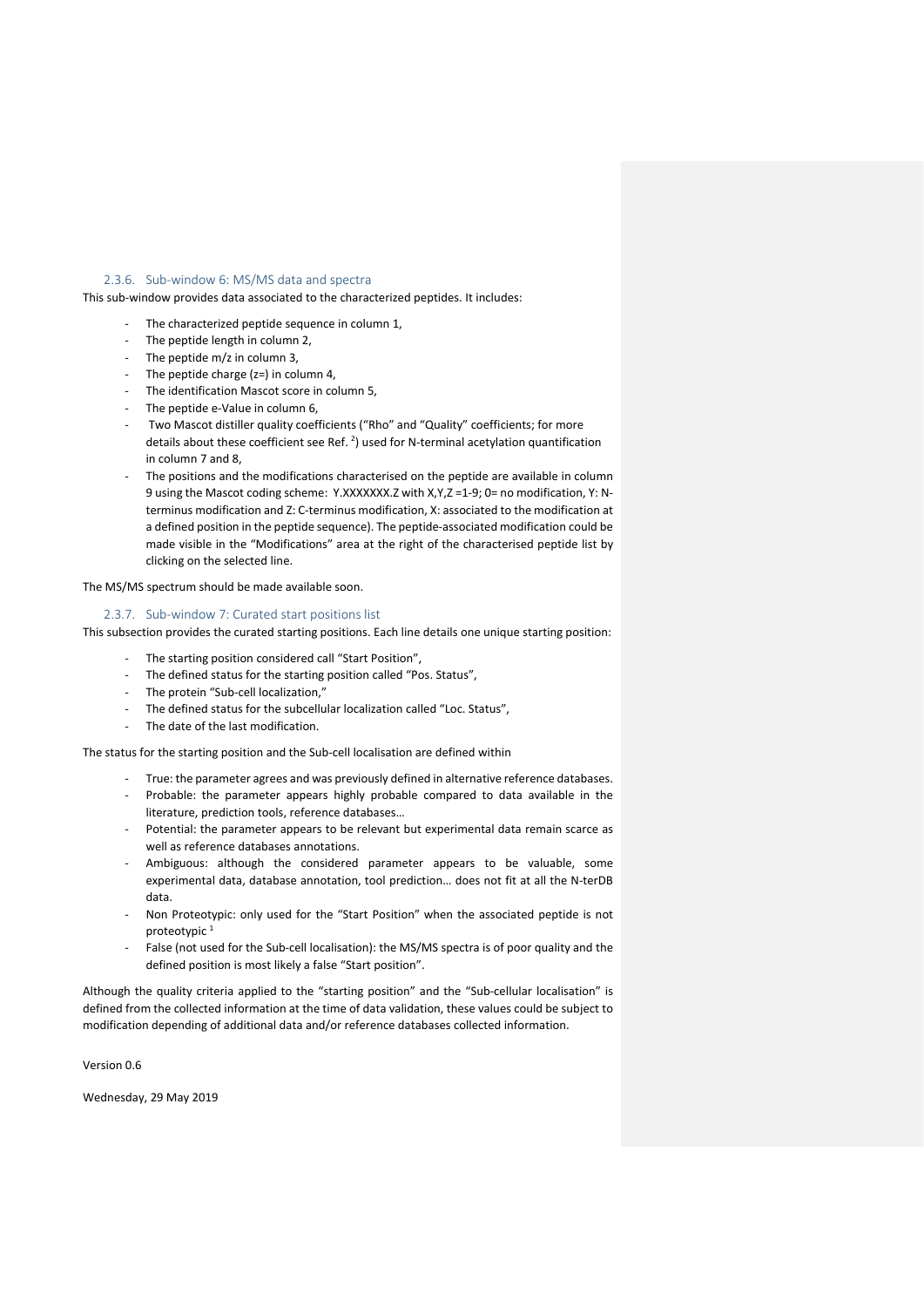# 2.4. The "Export" Page "

<span id="page-11-0"></span>The export page is dedicated to the experimental data selection and their export in an \*.xlsx file (xml format should be available soon). The selection of the data uses a similar research form detailed in the "protein list advanced search" form described in section 2.2.2. selected data could be export using two different formats:

- By protein,
- By peptide.

For the "protein export format", each line of the excel table correspond to one single protein whereas in the peptide export format, each line corresponds to a single non-redundant curated starting position. Then, for the peptide export a few line could be related to the same protein but different starting positions.

A few parameters could be selected and included in the final xlsx file:

- protein\_N-terDB\_identifier: N-terDB unique identifier code
- protein\_accession: the reference database accession number
- protein\_uniprot\_code: The UniprotKB accession number (same as the protein\_accession if UniProtKB is the reference database)
- organism\_species: the sample species
- import\_counts: numbers of projects where this peptide/protein was found
- peptide counts: numbers of time the same peptide/protein was characterised
- validation\_position\_start: the experimentally characterised "starting position" (not available for the "protein" format)
- validation\_position\_start\_status: the "starting position" validation status (not available for the "protein" format)
- validation\_subcell\_localization: the defined sub-cellular localisation (not available for the "protein" format)
- validation subcell localization status: the "sub-cellular localisation" validation status (not available for the "protein" format)
- encounter count: number of occurrences of "peptide/protein (depending of the format selected) in the N-terDB
- encounter score: the EnCOUNTer score used to discriminate N-terminal peptides (see ref.<sup>2</sup> for a description of the EnCOUNTer score calculation, not available for the "protein" format)
- encounter\_acetylation\_yield\_avg: Average N-terminus acetylation yield (not available for the "protein" format)
- encounter acetylation yield deviation: N-terminus acetylation yield standard-deviation (if more than 1 value is available; not available for the "protein" format)
- encounter\_acetylation\_light\_count: number of times the considered peptide was characterised with an endogenous N-terminal acetylation group (not available for the "protein" format)
- encounter\_acetylation\_heavy\_count: number of times the considered peptide was characterised with an heavy d3-acetylated N-terminal group (not available for the "protein" format)
- encounter\_acetylation\_heavy\_light\_count: number of times the considered peptide was characterised both with endogenous and heavy d3-acetylated N-terminal groups (not available for the "protein" format)

Version 0.6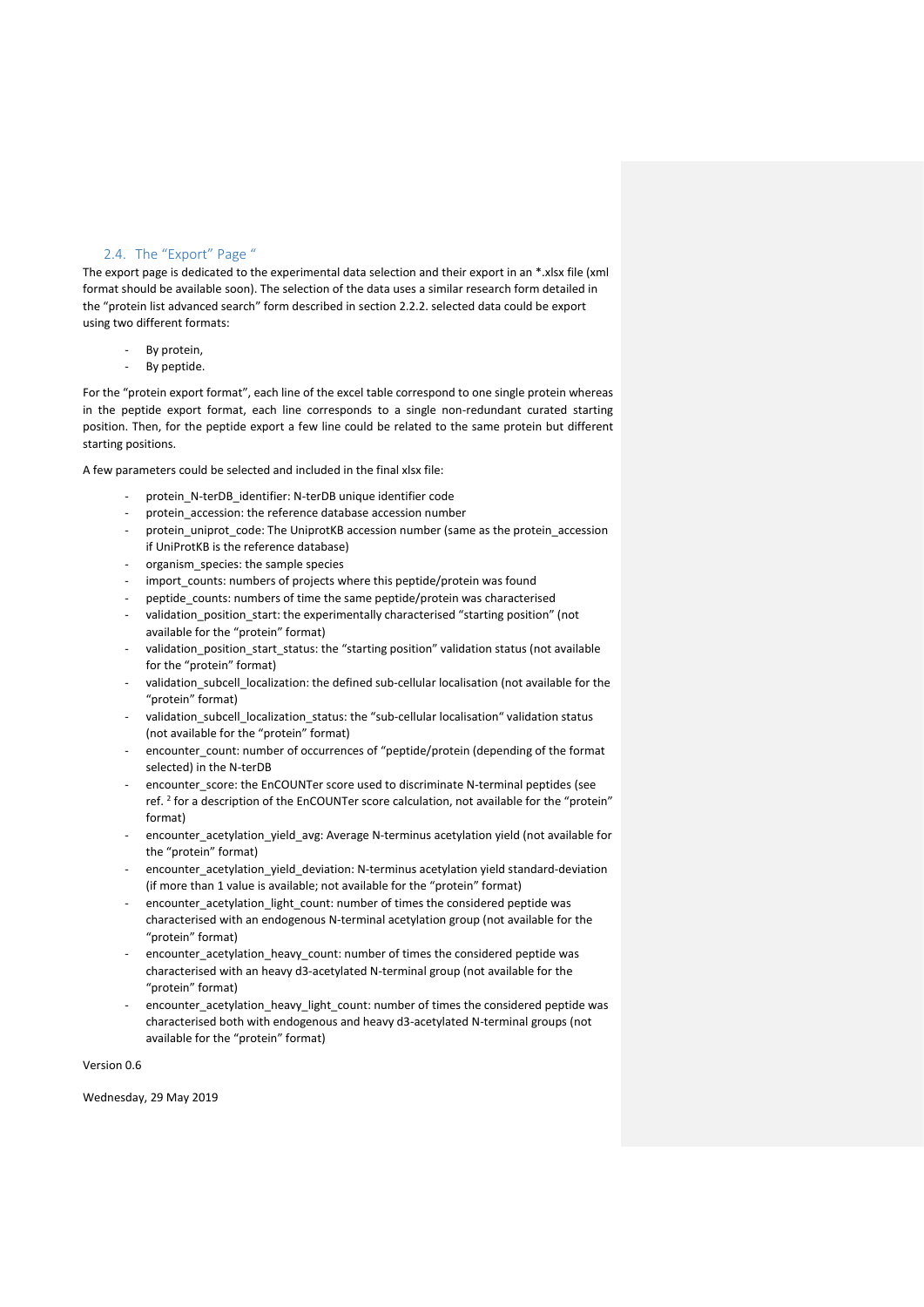- encounter acetylation summary: N-terminus status considering the characterised Nterminal groups: H for not modified of free N-terminus, L for N-terminal acetylated peptide or J for partial N-terminal acetylation (not available for the "protein" format).
- prediction\_suba\_localization: Sub-cellular localisation provided by SUBA 7
- prediction\_energiome\_plastid\_loc: Sub-cellular localisation provided by Localizer<sup>13</sup>
- prediction\_targetp\_localization : Sub-cellular localisation provided by TargetP<sup>10</sup>
- prediction\_targetp\_clivage: Transit peptide length(mitochondria or plastid) provided by TargetP<sup>10</sup>
- prediction chlorop localization: plastid localisation (binary answer: Y/N) provided by TargetP<sup>10</sup>
- prediction\_chlorop\_clivage: chloroplast transit peptide length provided by TargetP<sup>10</sup>
- prediction\_energiome\_plastid\_loc: Chloroplast subcellular localisation using N-terPred (binary result: Y/N)
- protein\_description: description of the considered protein
- protein sequence: whole sequence of the considered protein

An xml file should be available soon with similar option and data.

# <span id="page-12-0"></span>2.5. The "Contact" Page

This page includes the most relevant people to contact for help. It is strongly recommended to used the generic Email address: [N-terDB@i2bc.paris-saclay.fr.](mailto:N-terDB@i2bc.paris-saclay.fr)

## <span id="page-12-1"></span>2.6. The "Help" Page

The help page contains most of the document related to the N-terDB such as posters and related NterDB articles. You could also find the up to date user manual.

# <span id="page-12-2"></span>3. References

(1) Mallick, P.; Schirle, M.; Chen, S. S.; Flory, M. R.; Lee, H.; Martin, D.; Ranish, J.; Raught, B.; Schmitt, R.; Werner, T.; Kuster, B.; Aebersold, R. *Nat Biotechnol* **2007**, *25*, 125-131.

(2) Bienvenut, W. V.; Scarpelli, J. P.; Dumestier, J.; Meinnel, T.; Giglione, C. *BMC Bioinformatics* **2017**, *18*, 182.

(3) Krishnakumar, V.; Hanlon, M. R.; Contrino, S.; Ferlanti, E. S.; Karamycheva, S.; Kim, M.; Rosen, B.

D.; Cheng, C. Y.; Moreira, W.; Mock, S. A.; Stubbs, J.; Sullivan, J. M.; Krampis, K.; Miller, J. R.; Micklem, G.; Vaughn, M.; Town, C. D. *Nucleic Acids Res* **2015**, *43*, D1003-1009.

(4) UniProt Consortium, T. *Nucleic Acids Res* **2018**, *46*, 2699.

(5) Joshi, H. J.; Hirsch-Hoffmann, M.; Baerenfaller, K.; Gruissem, W.; Baginsky, S.; Schmidt, R.; Schulze, W. X.; Sun, Q.; van Wijk, K. J.; Egelhofer, V.; Wienkoop, S.; Weckwerth, W.; Bruley, C.; Rolland, N.; Toyoda, T.; Nakagami, H.; Jones, A. M.; Briggs, S. P.; Castleden, I.; Tanz, S. K., et al. *Plant Physiol* **2011**,

*155*, 259-270.

(6) Sun, Q.; Zybailov, B.; Majeran, W.; Friso, G.; Olinares, P. D.; van Wijk, K. J. *Nucleic Acids Res* **2009**, *37*, D969-974.

(7) Hooper, C. M.; Castleden, I. R.; Tanz, S. K.; Aryamanesh, N.; Millar, A. H. *Nucleic Acids Res* **2017**, *45*, D1064-D1074.

(8) Hooper, C. M.; Castleden, I. R.; Aryamanesh, N.; Jacoby, R. P.; Millar, A. H. *Plant Cell Physiol* **2016**, *57*, e9.

(9) Salvi, D.; Bournais, S.; Moyet, L.; Bouchnak, I.; Kuntz, M.; Bruley, C.; Rolland, N. *Methods Mol Biol* **2018**, *1829*, 395-406.

(10) Emanuelsson, O.; Brunak, S.; von Heijne, G.; Nielsen, H. *Nat Protoc* **2007**, *2*, 953-971.

(11) Emanuelsson, O.; Nielsen, H.; von Heijne, G. *Protein Sci* **1999**, *8*, 978-984.

Version 0.6

Wednesday, 29 May 2019

**Commenté [WB4]:** Demander à Jean-Pierre de la creer.